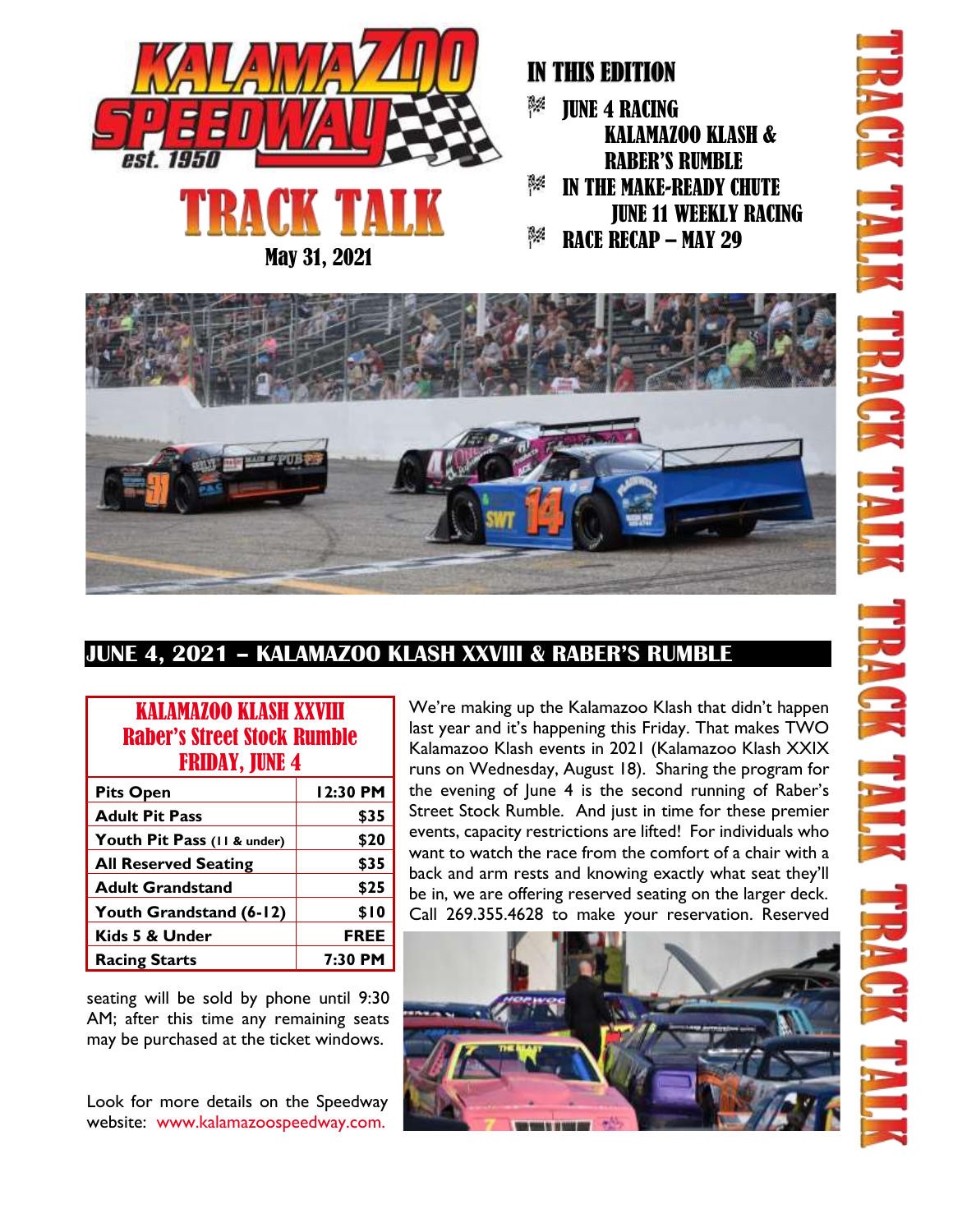#### **FRIDAY, JUNE 11 – WEEKLY RACING**

| <b>WEEKLY RACING</b><br><b>FRIDAY, JUNE 11</b> |             |
|------------------------------------------------|-------------|
| <b>Pits Open</b>                               | $3:30$ PM   |
| <b>Practice/Qualifying</b>                     | 5:20 PM     |
| Adult Pit Pass (12 and older)                  | \$30        |
| <b>Youth Pit Pass</b>                          | \$15        |
| <b>Adult Grandstand</b>                        | \$15        |
| Youth Grandstand 6-12                          | \$5         |
| Kids 5 & Under                                 | <b>FREE</b> |
| <b>Racing Starts</b>                           | 7:30 PM     |

On June 11 Kalamazoo Speedway gets back to weekly racing with the Template Late Models, Street Stock, Outlaw FWD and the Zoo Stock racing for points. The Outlaw Super Late Models are taking the night off following the Klash.



#### **RECAP – MAY 29, 2021 AMERICAN SPEED U.S. NATIONALS**

Kalamazoo Speedway welcomed the American Speed U.S. Nationals on May 29, 2021. Designed as a two-day event, this Must See Racing leased event was compelled to combine the two days into a single day program when the weather forecast looked ghastly (and was). The Zoo Stock and National Compact Touring Series represented the front wheel drive classes and three open wheel winged classes headlined the program. The event was televised by Speed Sport.

Steadfast for Veterans (Indianapolis) sponsored the opening ceremonies to honor veterans on this Memorial Day weekend. It was a moving experience even for the most stoic in the stands and the pits. Steadfast (www.steadfastveterans.org), a non-profit, builds homes for homeless veterans throughout the Midwest. Our own Jack Goodrich offered the Invocation and the ceremonies included a Color Guard, Missing Man formation flyover, taps, 21-gun salute, service music played by Ronald Ross on the bagpipes, Morgan Blonde (spouse is Sprint driver Jason Blonde) sang the National Anthem and the ceremonies ended with an additional flyover.



## **TRACK TALK FRACK TALK TRACK TALK**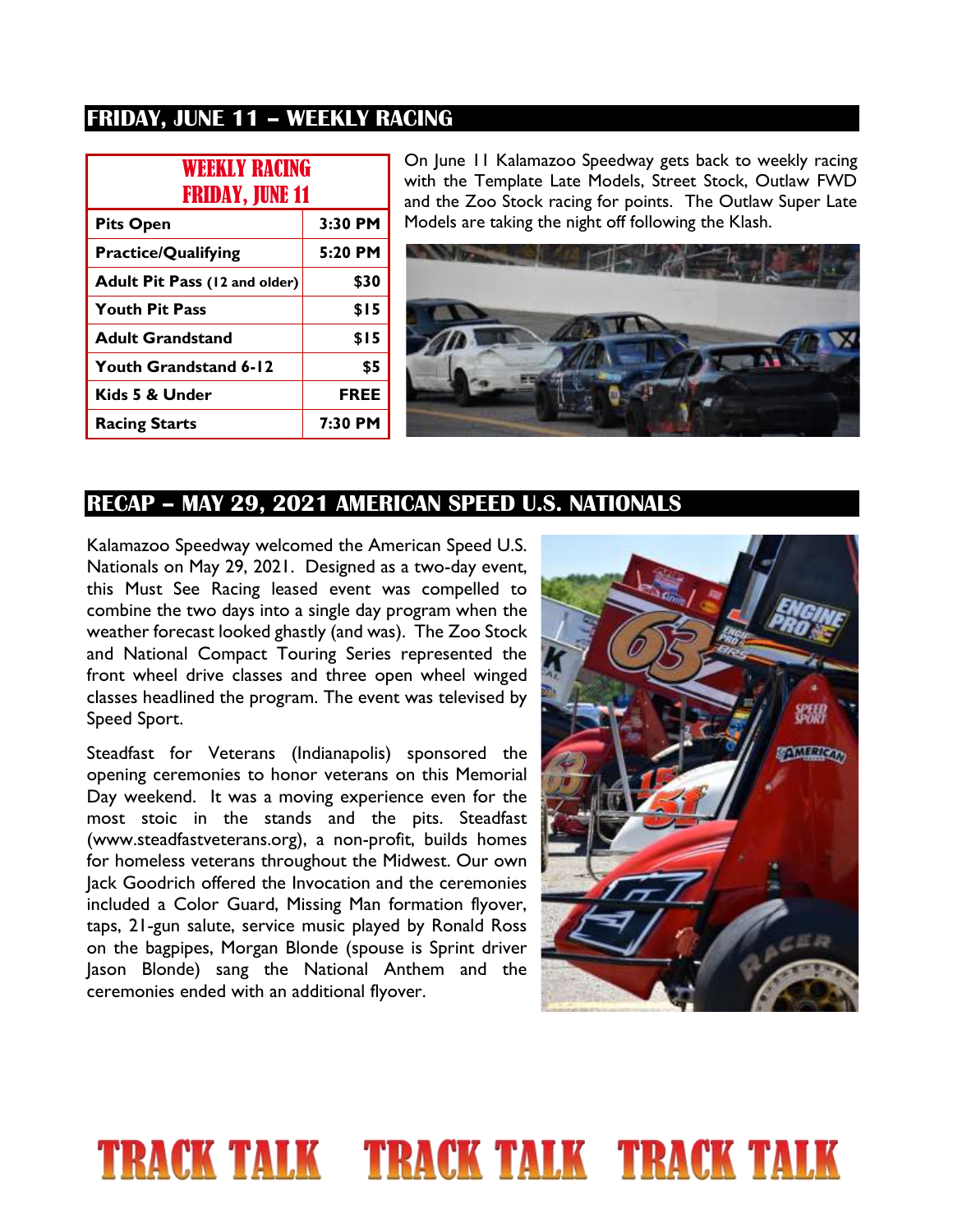

Matthew Elsey, Jr. was fast qualifier (16.767) for the Zoo Stock. Keegan Letts claimed the first lap in the 25-lap feature. The second lap was a jumble of cars vying for the lead with Drew Hosner coming out on top. Hosner led until 15 laps remained when there wasn't quite enough real estate for everyone to get through the turn. Matt Elsey took a turn at the lead before Nick Failing moved to the head of the pack. Matthew Elsey, Jr., put in a bid for the lead but Failing held him off only to lose the lead to C.J. French late in the race. It was French (next page left) taking the checkered followed by Failing, Elsey, Jr., Sheldon Lindlag and Christina Rantz. Mark Gunthorpe came in 6<sup>th</sup> followed by Ed Mozader, Matt Elsey, Ira Hosner and Bryson Hosner.

# **TRACK TALK TRACK TALK TRACK TALK**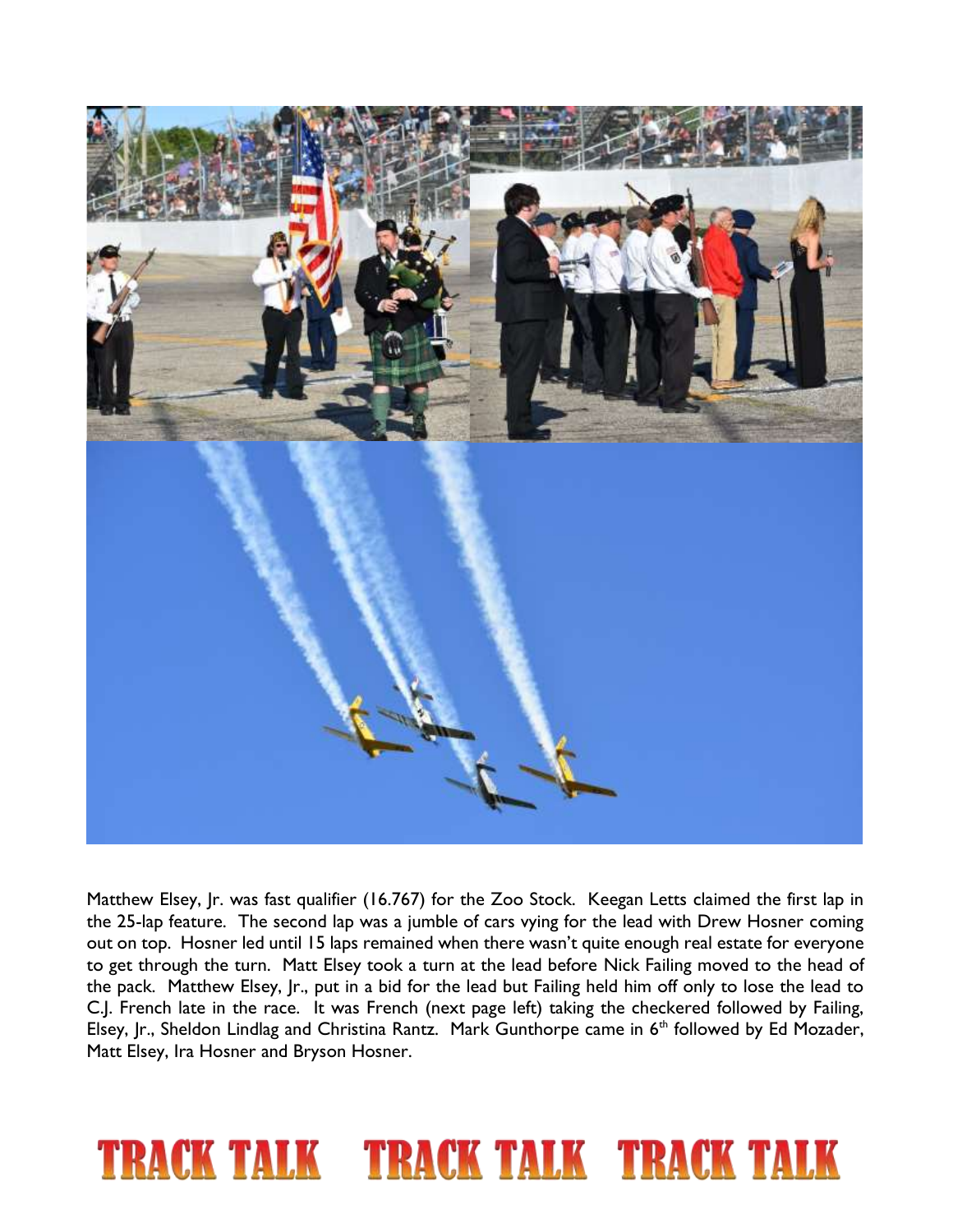

Dave Leonard, Jr. drove to a fast time of 15.170 in the National Compact Touring Series. Ben Wilcox (above right) won the 40-lap Great Lakes Nationals' feature despite a collision with 26 laps left in the race. Both Jake and Pete Doxey made a run on the leader but Wilcox prevailed followed by Jake Doxey, Pete Doxey, Tim Finstad and Carlos Pizarro, who was sent to the tail of the field and shot back into the top five in short order. Chris Harman, Nick Failing, Ben Watson, Bill Kenny, Jr. and Dave Leonard, Sr. finished up the top 10.



The Must See Racing Winged Lights saw Dylan Watson zip to the top of the leaderboard in qualifying (11.758). James Rader and Dylan Watson won the heat races. Joey Wyckoff from Elyria, Ohio, led after lap one in the 25-lap feature and he was still leading 25 laps later, claiming the win. Dylan Watson finished second and Charlie Schultz third.

Troy DeCaire took fast time (11.003) in the Must See Racing Winged Sprints. Tom Geren, Charlie Schultz, and Jason Blonde won the heat races. Jimmy McCune (Toledo, OH), Jason Blonde (Litchfield, MI) and Troy DeCaire (Tampa, FL) finished in the top spots in the 50-lap feature. McCune led for the top half of the feature before Blonde got around him. Following a caution, with 15 laps remaining, McCune executed the restart best and shot back into the lead.

**Jason Blonde, Jimmy McCune and Troy DeCaire**



## TRACK TALK TRACK TALK TRACK TALK